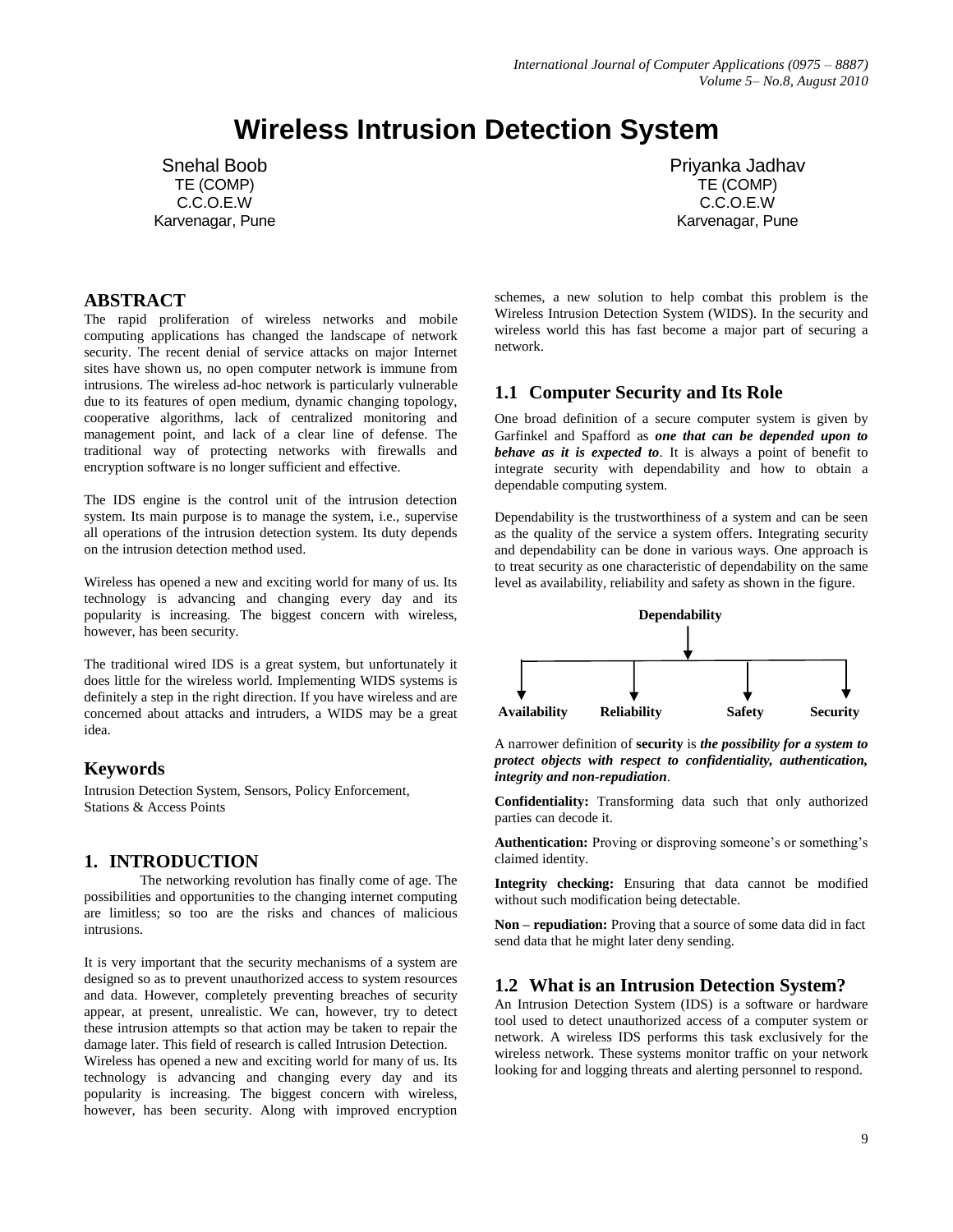# **1.3 Why use a Wireless Intrusion Detection System?**

The traditional wired IDS system does very little for the wireless world. The problem with wireless is that in addition to attacks that may be performed on a wired network, the medium itself has to be protected. To do this there are many measures which can be taken, however there are even more tools designed to break them. Due to the nature of wireless LANs (WLAN), it can be difficult to control the areas of access. Often the range of a wireless network reaches outside the physical boundaries of an organization. With such a problem with wireless security, developing and implementing WIDS systems is definitely a step in the right direction. If you have wireless and are concerned about attacks and intruders, a WIDS may be a great idea.

A large number of possible attacks can be detected by a WIDS. The following will list major attacks and events that can be detected with the help of a WIDS. Rogue devices, such as an employee plugging in an unauthorized wireless router, incorrect configurations, connectivity problems, jamming, man-in-themiddle attacks, wardrivers, scanning with programs like Netstumbler or Kismet, RF interference, MAC spoofing, DoS attacks, attempts of brute force to get pass 802.1x, strong RFI, or use of traffic injection tools. Different WIDS devices and software have different capabilities in what can be detected. Make sure the WIDS you chose will fit your company's profile.

There are currently only a handful of vendors who offer a wireless IDS solution - but the products are effective and have an extensive feature set. Popular wireless IDS solutions include Airdefense, RogueWatch and Airdefense Guard, and Internet Security Systems Realsecure Server sensor and wireless scanner products. A homegrown wireless IDS can be developed with the use of the Linux operating system, for example, and some freely available software. Open source solutions include Snort-Wireless and WIDZ, among others.

# **2. WLAN STANDARDS**

Most WLANs use the Institute of Electrical and Electronics Engineers (IEEE) 802.11 family of WLAN standards. The most commonly used WLAN radio transmission standards are IEEE 802.11b and IEEE 802.11g, which use the 2.4 gigahertz (GHz) band, and IEEE 802.11a, which uses the 5 GHz band. IEEE 802.11a, b, and g include security features known collectively as Wired Equivalent Privacy (WEP). Unfortunately, WEP has several well-documented security problems. To overcome these, IEEE 802.11i was created; it specifies security components that work in conjunction with IEEE 802.11a, b, and g.

Another set of WLAN standards has been created by a non-profit industry consortium of WLAN equipment and software vendors called the Wi-Fi Alliance. While IEEE was working on finalizing the 802.11i standard, the Alliance created an interim solution called Wi-Fi Protected Access (WPA). Published in October 2002, WPA is essentially a subset of the draft IEEE 802.11i requirements available at that time. WPA provides stronger security for WLAN communications than WEP. In conjunction with the ratification of the IEEE 802.11i amendment, the Wi-Fi Alliance introduced WPA2, its term for interoperable equipment that is capable of supporting IEEE 802.11i requirements. WPA2 offers stronger security controls than either WPA or WEP.

# **3. COMPONENTS AND ARCHITECTURE**

This section describes the major components of typical wireless IDS and illustrates the most common network architectures for these components. It also provides recommendations for the placement of certain components. (Refer Figure 1)

IEEE 802.11 WLANs have two fundamental architectural components:

**Station (STA).** A *STA* is a wireless endpoint device. Typical examples of STAs are laptop computers, personal digital assistants (PDA), mobile phones, and other consumer electronic devices with IEEE 802.11 capabilities.

**Access Point (AP).** An *AP* logically connects STAs with a *distribution system* (DS), which is typically an organization's wired infrastructure. The DS is the means by which STAs can communicate with the organization's wired LANs and external networks such as the Internet. Figure1 shows an example of how APs, STAs, and DSs are related.



FIGURE1: WIRELESS LAN ARCHITECTURE EXAMPLE

Some WLANs also use wireless switches. A *wireless switch* is a device that acts as an intermediary between APs and the DS.

The IEEE 802.11 standard also defines the following two WLAN architectures:

**Ad Hoc Mode:** The *ad hoc mode* does not use APs. Ad hoc mode, also known as peer-to-peer mode, involves two or more STAs communicating directly with one another.

**Infrastructure Mode:** In *infrastructure mode*, an AP connects wireless STAs to a DS, typically a wired network.

# **3.1 Typical Components**

The typical components in a wireless IDS are consoles, database servers (optional), management servers, and sensors.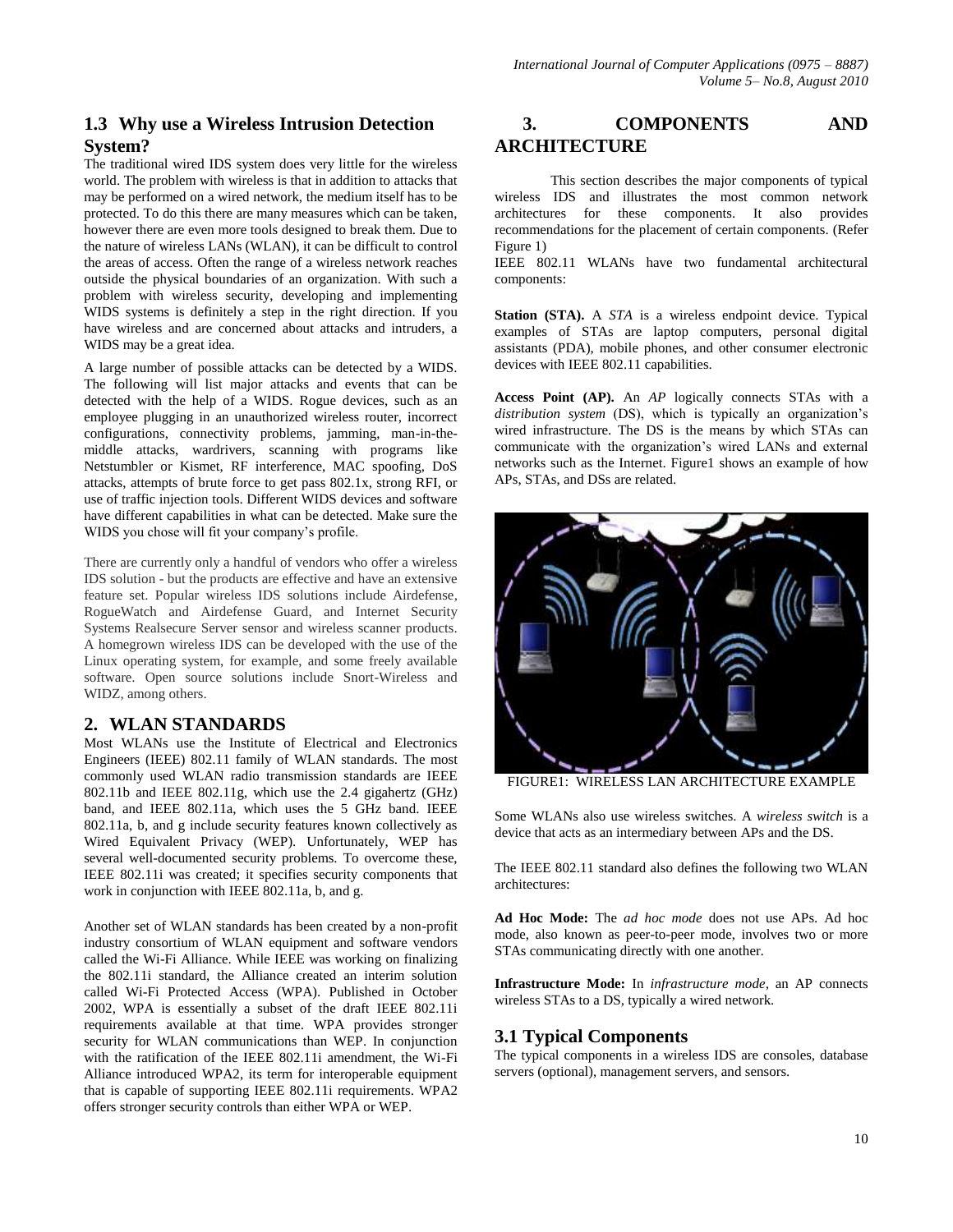A wireless IDS work by sampling traffic. There are two frequency bands to monitor (2.4 GHz and 5 GHz), and each band is separated into channels. It is not currently possible for a sensor to monitor all traffic on a band simultaneously; a sensor has to monitor a single channel at a time. When the sensor is ready to monitor a different channel, the sensor must shut its radio off, change the channel, then turn its radio on. The longer a single channel is monitored, the more likely it is that the sensor will miss malicious activity occurring on other channels. To avoid this, sensors typically change channels frequently, which is known as *channel scanning*, so that they can monitor each channel a few times per second. To reduce or eliminate channel scanning, specialized sensors are available that use several radios and highpower antennas, with each radio/antenna pair monitoring a different channel. Because of their higher sensitivities, the highpower antennas also have a larger monitoring range than regular antennas. Some implementations coordinate scanning patterns among sensors with overlapping ranges so that each sensor needs to monitor fewer channels.

Wireless sensors are available in multiple forms:

#### *3.1.1 Dedicated:*

A dedicated sensor is a device that performs wireless IDS functions but does not pass network traffic from source to destination. Dedicated sensors are often completely passive, functioning in a radio frequency (RF) monitoring mode to sniff wireless network traffic. Some dedicated sensors perform analysis of the traffic they monitor, while other sensors forward the network traffic to a management server for analysis. The sensor is typically connected to the wired network (e.g., Ethernet cable between the sensor and a switch). Dedicated sensors are usually designed for one of two deployment types:

Fixed—the sensor is deployed to a particular location. Such sensors are typically dependent on the organization's infrastructure (e.g., power, wired network). Fixed sensors are usually appliance-based.

**Mobile**—the sensor is designed to be used while in motion. For example, a security administrator could use a mobile sensor while walking through an organization's buildings and campus to find rogue APs. Mobile sensors are either appliance-based or softwarebased (e.g., software installed onto a laptop with a wireless NIC capable of doing RF monitoring).

#### *3.1.2 Bundled with an AP:*

Several vendors have added IDS capabilities to APs. A bundled AP typically provides a less rigorous detection capability than a dedicated sensor because the AP needs to divide its time between providing network access and monitoring multiple channels or bands for malicious activity. If the IDS only needs to monitor a single band and channel, a bundled solution might provide reasonable security and network availability. If the IDS has to monitor multiple bands or channels, then the sensor needs to perform channel scanning, which will disrupt the AP functions of the sensor by making it temporarily unavailable on its primary band and channel.

*3.1.3 Bundled with a Wireless Switch:*

Wireless switches are intended to assist administrators with managing and monitoring wireless devices; some of these switches also offer some wireless IDS capabilities as a secondary function. Wireless switches typically do not offer detection capabilities as strong as bundled APs or dedicated sensors.

Because dedicated sensors can focus on detection and do not need to carry wireless traffic, they typically offer stronger detection capabilities than wireless sensors bundled with APs or wireless switches. However, dedicated sensors are often more expensive to acquire, install, and maintain than bundled sensors because bundled sensors can be installed on existing hardware, whereas dedicated sensors involve additional hardware and software. Organizations should consider both security and cost when selecting wireless IDS sensors.

Some vendors also have host-based wireless IDS sensor software that can be installed on STAs, such as laptops. The sensor software detects attacks within range of the STAs, as well as misconfigurations of the STAs, and reports this information to management servers. The sensor software may also be able to enforce security policies on the STAs, such as limiting access to wireless interfaces.

#### **3.2 Network Architectures**

Wireless IDS components are typically connected to each other through a wired network. A separate management network or the organization's standard networks can be used for wireless IDS component communications. Because there should already be a strictly controlled separation between the wireless and wired networks, using either a management network or a standard network should be acceptable for wireless IDS components. Also, some wireless IDS sensors (particularly mobile ones) are used standalone and do not need wired network connectivity. (Refer Figure 2)



FIGURE 2: WIRELESS IDS ARCHITECTURE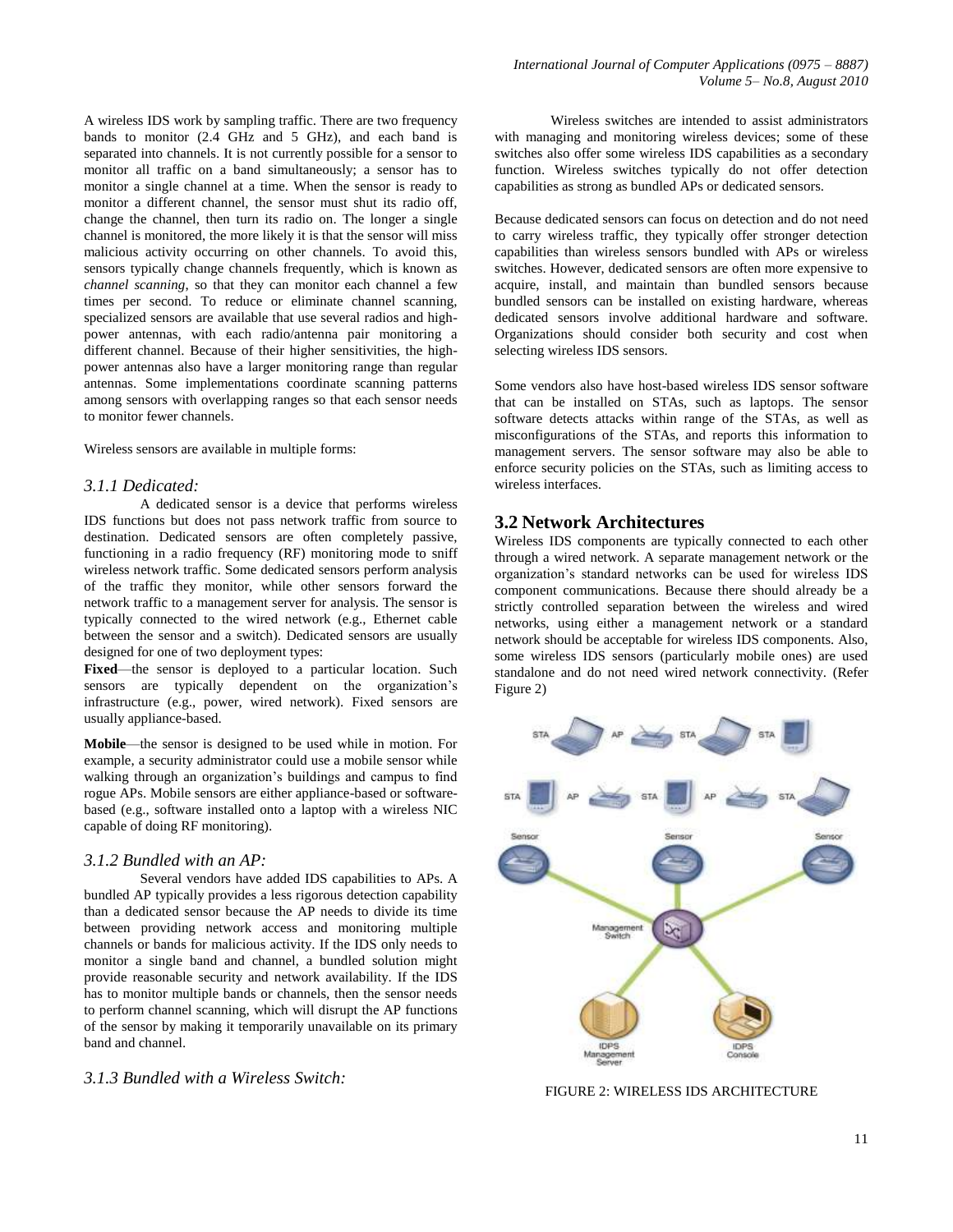#### **3.3 Sensor Locations**

Choosing sensor locations for a wireless IDS deployment is a fundamentally different problem than choosing locations for any other type of IDS sensor. If the organization uses WLANs, wireless sensors should be deployed so that they monitor the RF range of the organization's WLANs (both APs and STAs), which often includes mobile components such as laptops. Many organizations also want to deploy sensors to monitor physical regions of their facilities where there should be no WLAN activity, as well as channels and bands that the organization's WLANs should not use, as a way of detecting rogue APs and ad hoc WLANs.

*3.3.1 Physical Security:* Sensors are often deployed into open locations (e.g., hallway ceilings, conference rooms) because their range is much greater there than in closed locations (e.g., wiring closets). Sensors are sometimes deployed outdoors as well. Generally, sensors in open interior locations and external locations are more susceptible to physical threats than other sensors. If the physical threats are significant, organizations might need to select sensors with anti-tamper features or deploy sensors where they are less likely to be physically accessed (e.g., within view of a security camera).

#### *3.2.2 Sensors Location*

The actual range of a sensor varies based on the surrounding facilities (e.g., walls, doors). Some wireless IDS vendors offer modeling software that can analyze building floor plans and the attenuation characteristics of walls, doors, and other facility components to determine effective locations for sensors. Sensor range can also vary based on the location of people within the facility and other changing characteristics, so sensors should be deployed so that their ranges have some overlap (e.g., at least 20%).

### **4. MANAGEMENT**

Most wireless IDS products offer similar management capabilities. This section discusses major aspects of management—implementation, operation, and maintenance—and provides recommendations for performing them effectively and efficiently.

#### **4.1 Implementation**

Once a wireless IDS product has been selected, the administrators need to design architecture, perform IDS component testing, secure the IDS components, and then deploy them. Implementing a wireless IDS can necessitate brief wireless network outages if existing APs or wireless switches need to be upgraded or have IDS software installed. Generally, the deployment of sensors causes no network outages.

### **4.2 Operation and Maintenance**

Wireless IDS consoles offer similar management, monitoring, analysis, and reporting capabilities. One significant difference is that wireless IDPS consoles can display the physical location of threats. A minor difference is that because wireless IDS sensors detect a relatively small variety of events, compared to other types of IDSs, they tend to have signature updates less frequently.

#### **5. POLICY ENFORCEMENT**

A wireless IDS not only detects attackers, it can also help to enforce policy. WLANs have a number of security-related issues, but many of the security weaknesses are fixable. With a strong wireless policy and proper enforcement, a wireless network can be as secure as the wired equivalent - and a wireless IDS can help with the enforcement of such a policy.

Suppose policy states that all wireless communications must be encrypted. A wireless IDS can continually monitor the 802.11 communications and if a WAP or other 802.11 device is detected communicating without encryption, the IDS will detect and notify on the activity. If the wireless IDS is pre-configured with all the authorized WAPs and an unknown (rogue) WAP is introduced to the area, the IDS will promptly identify it. Features such as rogue WAP detection, and policy enforcement in general, go a long way to increase the security of the WLAN. The additional assistance a wireless IDS provides with respect to policy enforcement can also maximize human resource allocation. This is because the IDS can automate some of the functions that humans would ordinarily be required to manually accomplish, such as monitoring for rogue WAPs.

# **6. THREATS AGAINST WLANS**

Wireless attacks typically require the attacker or a device placed by the attacker to be within close physical proximity to the wireless network. However, many WLANs are configured so that they do not require any authentication or require only weak forms of authentication; this makes it much easier for local attackers to perform several types of attacks, such as a man-in-the-middle attack.

Most WLAN threats involve an attacker with access to the radio link between a STA and an AP (or between two STAs, in ad hoc mode). Many attacks rely on an attacker's ability to intercept network communications or inject additional messages into them.

Hackers can also attack a WLAN and gather sensitive data by introducing a rogue WAP into the WLAN coverage area. The rogue WAP can be configured to look like a legitimate WAP and, since many wireless clients simply connect to the WAP with the best signal strength, users can be "tricked" into inadvertently associating with the rogue WAP. Once a user is associated, all communications can be monitored by the hacker through the rogue WAP.

### **7. SUMMARY**

Wireless has and is opening many new possibilities for expanding networks. Its potential is amazing.

A wireless IDS monitors wireless network traffic and analyzes its wireless networking protocols to identify suspicious activity. The typical components in a wireless IDS: consoles, database servers (optional), management servers, and sensors.

Wireless sensors are available in multiple forms.

Wireless IDS components are typically connected to each other through a wired network. Because there should already be a strictly controlled separation between the wireless and wired networks, using either a management network or a standard